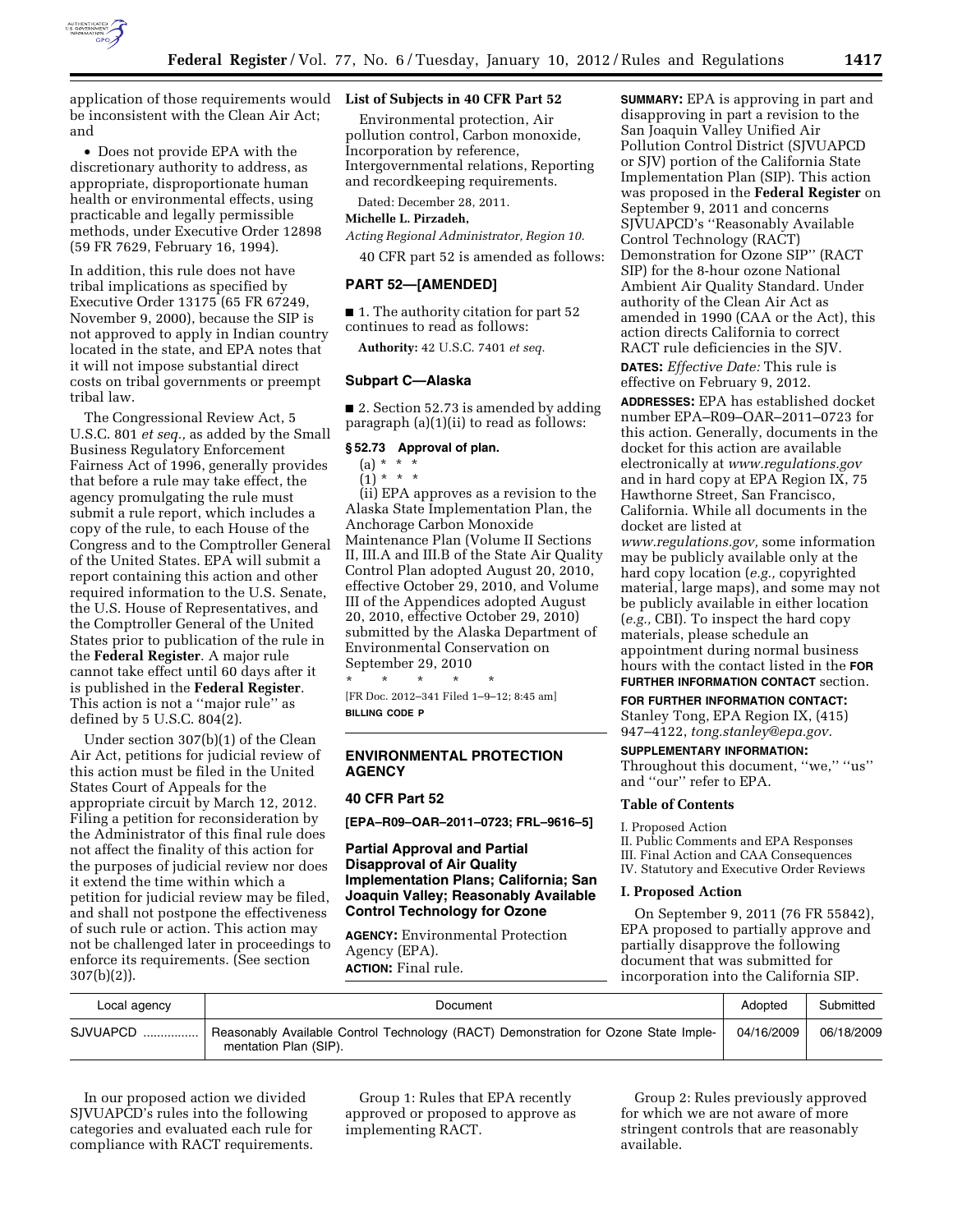Group 3: Rules that EPA has disapproved or proposed to disapprove, in full or in part, because SJVUAPCD's has failed to demonstrate they fully satisfy current RACT requirements.

Group 4: Rules for which EPA has not yet made a RACT determination.

We proposed to approve those elements of SJVUAPCD's RACT SIP demonstration that pertain to the SIP rules identified in groups 1 and 2, which EPA has fully approved or proposed to approve as satisfying the RACT requirements of CAA sections 182(b)(2) and (f).

Simultaneously, we proposed to disapprove those elements of the RACT SIP demonstration that pertain to the SJVUAPCD rules identified in group 3, which EPA has either disapproved or proposed to disapprove in whole or in part, for failure to satisfy RACT requirements, and those elements of the RACT SIP demonstration that pertain to the rules in group 4, for which EPA has not yet made a RACT determination.

Our technical support document for our proposed action stated that a revised RACT SIP demonstration would not be necessary if each SIP submittal for the rules in groups 3 and 4 contains the necessary supporting analyses to demonstrate the rule meets RACT.

Specifically, we proposed to partially disapprove SJVUAPCD's RACT SIP demonstration because seven rules did not fully satisfy current RACT requirements. We have since approved three of the rules and are awaiting SIP submittals for the remaining four rules. The seven rules were:

1. Rule 4352—Solid Fuel Fired Boilers, Steam Generators, and Process Heaters—final limited approval/ disapproval October 1, 2010 (*75 FR 60623*). SJVUAPCD is scheduled to adopt amendments to Rule 4352 on December 15, 2011.

2. Rule 4401—Steam Enhanced Crude Oil Production Wells—final limited approval/disapproval January 26, 2010, (*75 FR 3996*). SJVUAPCD submitted amendments to EPA on July 28, 2011 and EPA approved them into the SIP on November 16, 2011, (*76 FR 70886*).

3. Rule 4402—Crude Oil Production Sumps—final limited approval/ disapproval July 7, 2011 (*76 FR 39777*). SJVUAPCD is scheduled to adopt amendments to Rule 4402 on December 15, 2011.

4. Rule 4605—Aerospace Assembly and Component Coating Operations final limited approval/disapproval January 26, 2010, (*75 FR 3996*). SJVUAPCD submitted amendments to EPA on July 28, 2011 and EPA approved them into the SIP on November 16, 2011, (*76 FR 70886*).

5. Rule 4625—Wastewater Separators—final limited approval/ disapproval July 7, 2011 (*76 FR 39777*). SJVUAPCD is scheduled to adopt amendments to Rule 4625 on December 15, 2011.

6. Rule 4682—Polystyrene, Polyethylene, and Polypropylene Products Manufacturing—proposed disapproval July 15, 2011, (*76 FR 41745*). SJVUAPCD is scheduled to adopt amendments to Rule 4682 on December 15, 2011.

7. Rule 4684—Polyester Resin Operations—final limited approval/ disapproval January 26, 2010, (*75 FR 3996*). SJVUAPCD submitted amendments to EPA on August 26, 2011 and EPA approved them on November 18, 2011 (awaiting publication).

We also proposed to partially disapprove the RACT SIP because we had not yet made RACT determinations for the following three rules identified under group 4:

1. Rule 4566—Organic Material Composting Operations—adopted August 18, 2011 and submitted to EPA on November 18, 2011.

2. Rule 4694—Wine Fermentation and Storage Tanks—amendments adopted August 18, 2011 and submitted to EPA on November 18, 2011.

3. Fumigant Volatile Organic Compound Regulations—California Department of Pesticide Regulation submitted August 2, 2011. EPA is currently reviewing the submittal.

Our proposed rule contains more information on the basis for this rulemaking and on our evaluation of the RACT SIP demonstration.

## **II. Public Comments and EPA Responses**

EPA's proposed action provided a 30 day public comment period. During this period, we received comments from the following party.

- Paul Cort, Earthjustice; letter dated October 11, 2011 and received October 11, 2011.
- We have summarized the comments and provided responses below. *Comment #1:*

Earthjustice asserts that EPA's analysis of SJVUAPCD's RACT SIP demonstration fails to satisfy Clean Air Act requirements and largely excuses the District's ''continued refusal to adopt the controls necessary to meet the ozone standards in the Valley. Referencing sections  $172(c)(1)$ ,  $182(b)(2)$ and 182(f) of the CAA as the provisions governing this action, Earthjustice asserts that the requirement in section  $172(c)(1)$  is not limited to "major sources'' and that ''[o]nly section 182

mentions the need to provide for RACT for all major stationary sources.'' Earthjustice quotes from EPA's 1992 General Preamble (57 FR 13498, 13541 (April 16, 1992)), in which EPA states that it ''recommends that a State's control technology analyses for existing stationary sources go beyond major stationary sources in the area and that States require control technology for other sources in the area that are reasonable in light of the area's attainment needs and the feasibility of such controls,'' and asserts that this language represents EPA's interpretation of the ''interplay'' of CAA sections 172(c)(1), 182(b)(2), and 182(f). Finally, Earthjustice argues that EPA's review of SJVUAPCD's RACT demonstration does not recognize ''the extreme attainment needs for the Valley'' and that ''[i]t is not possible to make the RACT demonstration for the Valley without explaining what is needed to attain the ozone standards in the Valley and using this attainment need to justify the thresholds used to accept or eliminate available control options.''

*Response #1:*  We disagree with Earthjustice's characterization of the CAA requirements that apply to our evaluation of the RACT SIP for SJV. As explained in our proposed rule and our August 29, 2011 Technical Support Document for our proposed action on the RACT SIP (''2011 RACT SIP TSD''), California submitted the SJV RACT SIP to meet the RACT requirements of subpart 2, part D of title I of the CAA (sections  $182(b)$  and  $182(f)$ ), and EPA therefore evaluated the submittal in accordance with those requirements. *See* 76 FR 55842 at 55844 (September 9, 2011) and 2011 RACT SIP TSD at 2–9 and 34–35.

Prior to the 1990 Amendments to the CAA, all nonattainment areas were subject to the nonattainment planning provisions of section 172. Under section 172, the RACT requirement and the attainment demonstration are addressed in the same subsection. Specifically, section 172(c)(1) of the Act requires that the SIP for each nonattainment area ''shall provide for the implementation of all reasonably available control measures as expeditiously as practicable (including such reductions in emissions from existing sources in the area as may be obtained through the adoption, at a minimum, of reasonably available control technology) and shall provide for the attainment of the national primary ambient air quality standards.'' As part of the 1990 Amendments, Congress created specific nonattainment area planning requirements for ozone. In section 182(b)(2) of the Act, Congress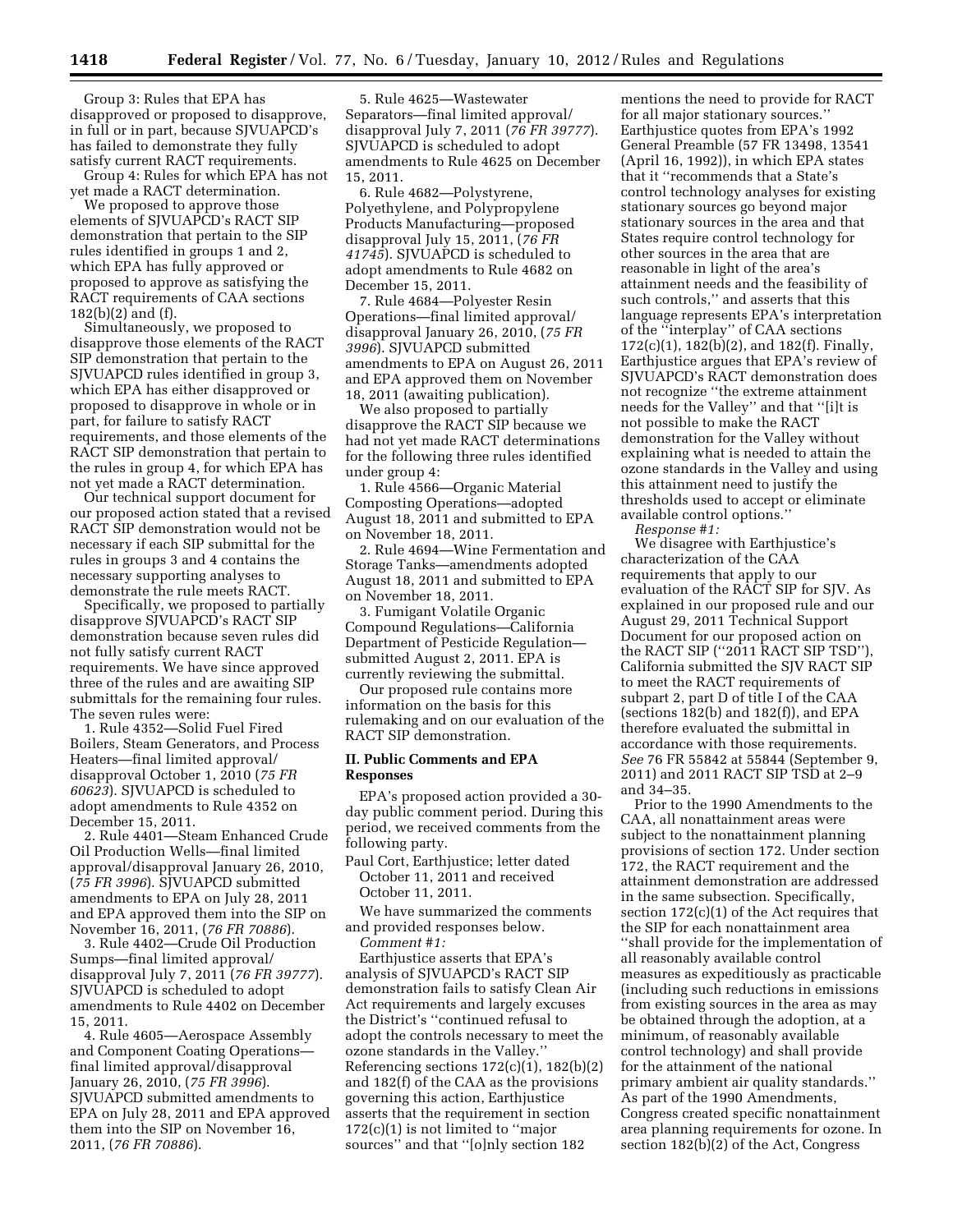required States with areas classified as moderate and above to submit a RACT SIP within two years.<sup>1</sup> Separately, in sections  $182(b)(1)(A)$  and  $(c)(2)(A)$ , Congress required States to submit attainment demonstrations within three years for moderate areas and within four years for serious and above areas. Where these more specific planning obligations apply, we interpret them to supplant the similar, but less specific, obligations in section 172. Furthermore, because Congress expressly separated the RACT requirement from the attainment demonstration obligation, EPA has treated the RACT requirement as a technology-based requirement that is separate from the attainment demonstration obligation.2 The RACT requirement in CAA section 182 is a control mandate that applies independent of the emission reductions needed for attainment. *See, e.g.,* EPA's Proposed Rule to Implement the 8-Hour Ozone National Ambient Air Quality Standard, 68 FR 32802 at 32837 (June 2, 2003) (explaining that ''[u]nder subpart 2, RACT requirements for ozone nonattainment areas apply independent of the emissions reductions needed to attain the standard''). However, as we have explained, Congress did not supplant the more general requirement for areas to demonstrate they have adopted ''reasonably available control measures'' (RACM) consistent with section 172(c)(1) and we have required States to address RACM as a component of the area's attainment demonstration. 57 FR 13498 at 13560 (April 16, 1992) (1992 General Preamble); *see also* 40 CFR 51.912(d) (requiring States to submit with the attainment

demonstration (where required) for an ozone nonattainment area ''a SIP revision demonstrating that it has adopted all RACM necessary to demonstrate attainment as expeditiously as practicable and to meet any RFP requirements'').

Thus, at this time, we are reviewing only the RACT demonstration submitted by the State to determine whether it meets the technology-based requirements of section 182(b)(2). Earthjustice quotes from a portion of EPA's 1992 General Preamble that discusses CAA RACT requirements, but that discussion addresses the subpart 1 RACT/RACM requirement in CAA section  $172(c)(1)$ , not the more specific RACT control mandate in CAA section 182(b)(2). *See* 57 FR 13498 at 13541 (April 16, 1992) (referencing CAA section 172(c)(1) in support of statement that RACT applies to ''existing sources''). To the extent the commenters have concerns about whether there are additional ''reasonably available'' controls that are necessary to attain the 1997 8-hour ozone standard, the State is required to address that issue in the context of the RACM analysis submitted with its attainment demonstration for that standard. In a separate action, EPA has proposed to approve the SIP submitted by California to provide for attainment of the 1997 8-hour ozone NAAQS in the SJV area (SJV 2007 Ozone Plan). *See* 76 FR 57846 at 57850– 57853 (September 16, 2011). As part of that action, EPA will determine whether the SJV 2007 Ozone Plan satisfies the CAA section  $172(c)(1)$  requirement to implement all RACT/RACM necessary for expeditious attainment of the 1997 8-hour ozone NAAQS in the SJV.

We note that our approach to evaluating the RACT SIP under CAA section 182 as a discreet SIP element is consistent with EPA's actions on RACT SIPs for the 1997 8-hour ozone NAAQS in other nonattainment areas. *See, e.g.,*73 FR 76947 (December 18, 2008) (final rule approving CAA section 182 RACT SIP for Los Angeles-South Coast, California); 73 FR 78192 (December 22, 2008) (final rule approving CAA section 182 RACT SIP for Virginia); 74 FR 18148 (April 21, 2009) (final rule approving CAA section 182 RACT SIP for Ventura County, California); and 74 FR 22837 (May 15, 2009) (final rule fully approving RACM analysis but conditionally approving CAA section 182 RACT SIP for New Jersey).

We further note that contrary to the implication of the comment, section 182 does not limit RACT to ''major sources.'' Rather, States are required to adopt RACT rules for all sources covered by a control technique guideline (CTG) and many CTGs apply to sources smaller than major sources. In addition to addressing all sources covered by a CTG, States are also required to adopt

RACT rules for ''major stationary sources.'' 3

*Comment #2:* 

Earthjustice asserts that EPA or the District must explain why options for controlling sources beyond major sources have not been considered. Earthjustice references portions of EPA's 2011 RACT SIP TSD that discuss six specific SJVUAPCD regulations (Rules 4106, 4601, 4652, 4692, 4902, and 4905) and states that EPA cannot ''avoid RACT review'' for these rules that regulate non-major sources.

*Response #2:* 

As provided above, the State submitted the RACT SIP to meet the requirements in section 182(b)(2) and (f), which requires VOC RACT for all sources subject to a CTG and all major VOC sources and requires  $NO<sub>x</sub> RACT$ for all major sources of  $NO<sub>X</sub>$ . The portions of EPA's 2011 RACT SIP TSD referenced by Earthjustice discuss six specific SJVUAPCD regulations that were not submitted to meet the CAA section 182 RACT requirement: Rule 4106 (Prescribed Burning and Hazard Reduction Burning); Rule 4601 (Architectural Coatings); Rule 4652 (Coatings and Ink Manufacturing); Rule 4692 (Commercial Charbroiling); Rule 4902 (Residential Water Heaters); and Rule 4905 (Natural Gas-Fired, Fan-Type Residential Central Furnaces). As explained in the 2011 RACT SIP TSD, these rules are not subject to the CAA section 182 RACT control mandate because they do not apply to any CTG source category or any major stationary source of VOC or NO<sub>X</sub>. See 2011 RACT SIP TSD at 12–13. Therefore, evaluation of these rules is not a necessary element of our action on the RACT SIP.

In a separate action on the SJV 2007 Ozone Plan, EPA is currently evaluating whether the State and District have adopted all RACM (including RACT) necessary for expeditious attainment of the 1997 8-hour ozone standard in the Valley, as required by CAA section 172(c)(1). 76 FR 57846 at 57850–57853 (September 16, 2011). The evaluation of potentially reasonable control options for sources not subject to the RACT control mandate in CAA section 182

<sup>1</sup>For the 1997 8-hour ozone standard, EPA's regulations required States to submit the RACT SIP within 27 months after designation as nonattainment for the 1997 8-hour ozone standard. 40 CFR 51.912(a)(2).

<sup>2</sup>For example, see 40 CFR 51.918 and Memorandum dated May 10, 1995, from John S. Seitz, Director, EPA, Office of Air Quality Planning and Standards, to Air Division Directors, EPA, Regions I–X, ''Reasonable Further Progress, Attainment Demonstration, and Related Requirements for Ozone Nonattainment Areas Meeting the Ozone National Ambient Air Quality Standard'' (explaining that certain SIP requirements related to attainment of the NAAQS may be suspended if an ozone nonattainment area subject to those requirements is in fact attaining the ozone standard but stating that this interpretation of the Act does not extend to ''requirements of subpart 2 that are not linked by the language of the Act with the attainment demonstration and RFP requirements,'' such as VOC RACT).

<sup>3</sup>Section 182(b)(2) of the CAA mandates that each State with an ozone nonattainment area classified as moderate or above under subpart 2 submit a SIP revision providing for the implementation of RACT with respect to three specific types of sources: (1) Each category of VOC sources in the area covered by a Control Techniques Guideline (CTG) document issued between November 15, 1990 and the date of attainment; (2) all VOC sources in the area covered by any CTG issued before November 15, 1990; and (3) all other ''major stationary sources'' of VOC located in the area. Section 182(f) provides that the requirements for major stationary sources of VOC under subpart 2 shall also apply to major stationary sources of  $NO<sub>x</sub>$ .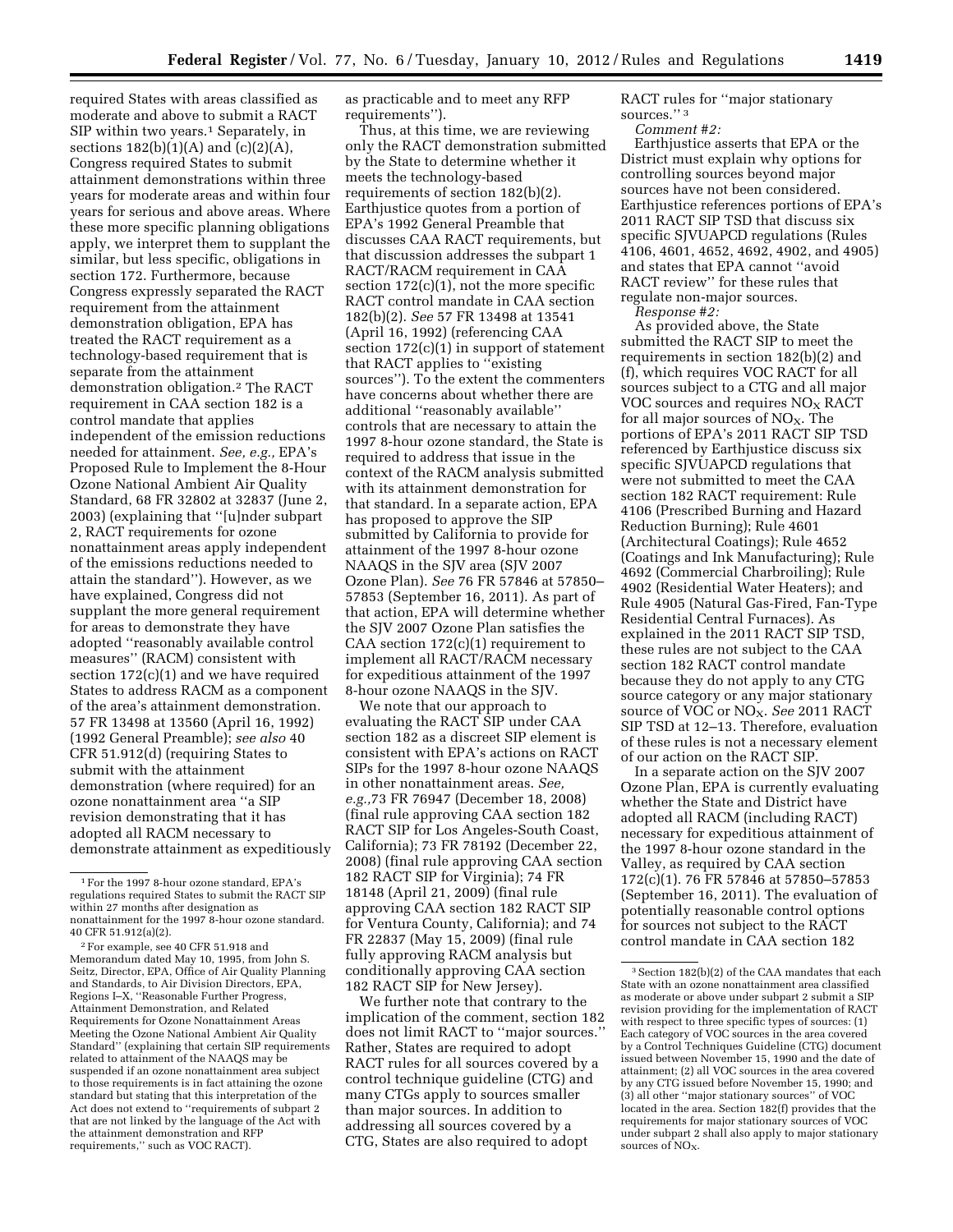belongs in the context of this broader evaluation of the 8-hour ozone attainment demonstration for the SJV area. EPA is not ''avoiding'' review for these other source categories but, rather, appropriately evaluating these additional control options as part of our separate action on the RACM and attainment demonstration under section 172(c)(1) and section 182(c)(2).

*Comment #3:*  Earthjustice asserts that ''EPA cannot acknowledge feasible control options that have been left out of District rules and excuse this failure without explaining why these options are not necessary for attainment.'' In particular, Earthjustice references portions of EPA's 2011 RACT SIP TSD discussing four specific SJVUAPCD regulations (Rules 4320, 4354, 4606, and 4624) and asserts that EPA has provided ''no numbers or any suggestion that it has actually evaluated the potential emission reductions achievable'' by these rules. Earthjustice also asserts that ''[c]onclusory claims that tighter controls would not provide significant emission reductions need to be supported.'' Finally, Earthjustice questions what is ''significant'' in ''an area that currently has no actual strategy for meeting the ozone standards,'' what the cumulative effect of these potential rule improvements would be, and whether emission reductions might be significant if the rules applied to nonmajor sources.

*Response #3:* 

With respect to Earthjustice's assertion that EPA must consider the SJV area's attainment needs and the cumulative effect of potential rule improvements as part of our action on the RACT SIP, we disagree for the reasons provided in Response #1 above. As to Earthjustice's statement about the need to support ''[c]onclusory claims that tighter controls would not provide significant emission reductions,'' we agree generally that a RACT evaluation should include adequate support for rejection of any control option based on the cost of and amount of incremental emission reductions it would achieve.4 We disagree, however, that either EPA's or the District's RACT analyses are ''conclusory.'' As explained in the 2011 RACT SIP TSD, our evaluation of the

RACT SIP was based on multiple sources of information about potentially available control options, including: (1) The District's SIP submittals for specific rules, including public comments and the District's responses to those comments; (2) the District's RACT analysis in the April 16, 2009 RACT SIP; and (3) EPA's previous rulemaking action on each rule, including public comments and EPA's responses to those comments. Our 2011 RACT SIP TSD references each of the documents we relied upon and adequately supports our conclusions with respect to each of the District rules we evaluated as part of the RACT SIP.

In support of its challenge to EPA's evaluation of the RACT SIP, Earthjustice refers generally to statements in EPA's 2011 RACT SIP TSD identifying issues that EPA considered with respect to four specific SJVUAPCD rules (Rules 4320, 4354, 4606, and 4624). For the most part, these portions of the 2011 RACT SIP TSD summarize issues that EPA considered as part of its recent actions on these rules. *See* 2011 RACT SIP TSD at 14, 17, and 19 (referencing previous EPA rulemaking actions on Rules 4320, 4606, and 4624). However, some portions of the 2011 RACT SIP TSD referenced by Earthjustice describe additional information that EPA considered as part of its evaluation of the RACT SIP. *See* 2011 RACT SIP TSD at 15 (referencing, with respect to Rule 4354, previous EPA rulemaking action and SJVUAPCD's statements in RACT SIP demonstration). We note as a threshold matter that Earthjustice's generalized assertions fail to identify any specific deficiency in any of these rules or to provide any new information that EPA did not evaluate in our previous rulemaking actions. A commenter bears the burden of bringing to an agency's attention at least some particulars of an alleged defect in a rulemaking. *See International Fabricare Inst.* v. *EPA,* 972 F. 2d 384, 391 (DC Cir. 1992). Nonetheless, in response to these comments, we have conducted further evaluation of Rules 4320, 4354, 4606, and 4624 and discuss these evaluations below. For the reasons provided in our 2011 RACT SIP TSD, as further discussed in the previous rulemaking actions referenced therein and as further explained below, we disagree with Earthjustice's assertion that EPA has failed to explain the bases for our approvals with respect to these particular source categories.

*Comment 3a (Rule 4320—Advanced Emission Reduction Options for Boilers, Steam Generators, and Process Heaters Greater than 5.0 MMBtu/hr):* 

Earthjustice asserts that EPA's 2011 RACT SIP TSD indicates more stringent control options for this rule are available but fails to explain why these options should not be required for all sources as RACT.

*Response 3a:* 

We did not propose to approve Rule 4320 as satisfying RACT under CAA section 182. In the Technical Support Document for EPA's proposed action on this rule (75 FR 68294, November 5, 2010), EPA stated that section 5.3.3 of Rule 4320, which requires operators of units for which annual fees are paid to ''certify that the units meet federal RACT control measures at the time the annual fee is provided,'' is not sufficient to ensure implementation of RACT by covered sources. *See* Technical Support Document, ''San Joaquin Valley Unified Air Pollution Control District's Rule 4320, Advanced Emission Reduction Options for Boilers, Steam Generators and Process Heaters Greater than 5.0 MMbtu/hr,'' August 19, 2010 (Rule 4320 TSD).5 EPA also noted, however, that EPA had approved Rule 4306 as satisfying RACT for this source category. *See* Rule 4320 TSD at 6 (referencing 75 FR 1715, January 13, 2010) (final rule approving Rule 4306). EPA further explained that ''[b]ecause sources have a separate obligation to comply with Rule 4306 (which does not allow payment of fees in lieu of compliance), the necessary regulatory framework is in place to ensure that RACT will be implemented for this source category'' and that ''[i]f, in the future, the District intends to rely on Rule 4320 to implement RACT, the District would need to modify Rule 4320 to delete the provision which allows sources to pay fees in lieu of compliance or otherwise ensure RACT implementation.'' Rule 4320 TSD at 6. Accordingly, we noted in our 2011 RACT SIP TSD that ''EPA approved Rule 4320 only as SIPstrengthening (not as meeting RACT) but determined that the source category covered by this rule is subject to RACT requirements under SIP-approved Rule 4306.'' 2011 RACT SIP TSD at 14.

Moreover, we disagree with the comment that EPA's 2011 RACT SIP TSD indicated more stringent control options were available under Rule 4320. EPA's 2011 RACT SIP TSD simply noted that EPA had not approved Rule 4320 as satisfying RACT requirements because of the option it provided to pay fees in lieu of compliance with control requirements*. See* 2011 RACT SIP TSD

<sup>4</sup>EPA explained in the preamble to the Phase 2 Ozone Rule that where the incremental emission reductions that would result from application of a particular control option are small, the costs necessary to achieve that small additional increment of reduction may not be ''reasonable.'' *See* 70 FR 71612, 71654 (November 29, 2005). In contrast, a RACT analysis for uncontrolled sources would more likely result in a conclusion that RACT level controls are economically and technically feasible. *Id.* 

<sup>5</sup> *See also* Final rule, 76 FR 16696 (March 25, 2011) (approving Rule 4320 as SIP-strengthening but noting that the rule is not consistent with EPA guidance on economic incentive programs).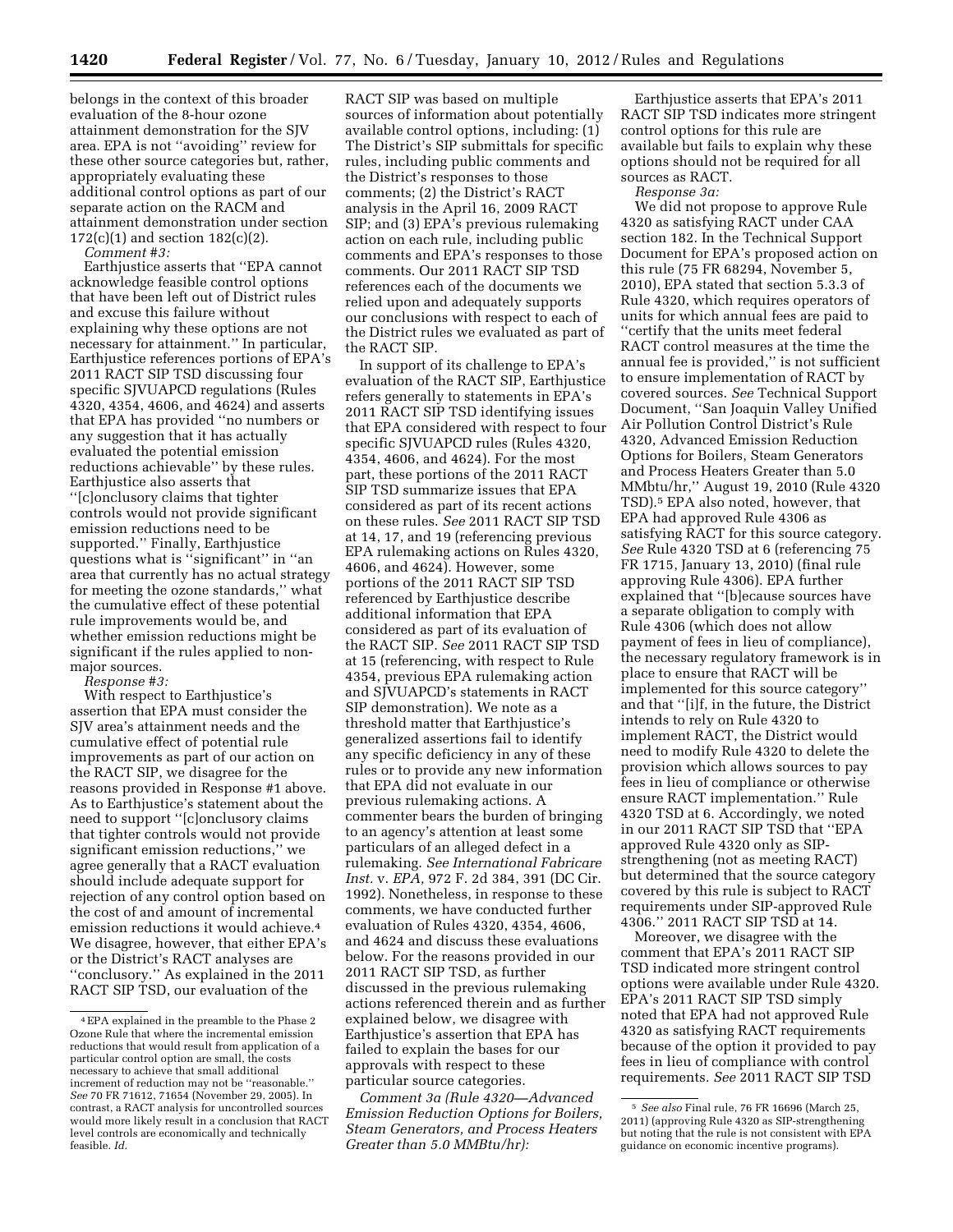at 14. We note that the SJVUAPCD's supporting documentation for Rule 4320 did include evaluation of alternative NOx RACT requirements that the State rejected as not economically feasible (*see* SJVUAPCD, Final Draft Staff Report, Proposed Amendments to Rule 4306, Proposed Amendments to Rule 4307, and Proposed New Rule 4320 (October 16, 2008) at 11, 17, and Appendix C), and the commenter submits no substantive claims to rebut the State's conclusion. We are not, however, making any determination in this action as to the stringency of the NOx requirements in Rule 4320 given our previous conclusion that Rule 4306 adequately implements NOx RACT for this source category.

*Comment 3b (Rule 4354—Glass Melting Furnaces):* 

Earthjustice asserts that EPA's 2011 RACT SIP TSD indicates more stringent glass melting furnace limits have been adopted in the Bay Area but fails to explain why the Bay Area's limits are not reasonable for SJV other than the fact that the Bay Area has not implemented them.

*Response 3b:* 

EPA approved Rule 4354 (as amended September 16, 2010) on August 29, 2011 as satisfying RACT under CAA section 182. *See* 76 FR 53640. As explained in the Technical Support Document for our proposed action on this rule (76 FR 30744, June 24, 2011), our approval was based on our evaluation of several sources of information, including EPA's 1994 Alternative Control Techniques (ACT) Document for Glass Manufacturing, EPA's RACT/BACT/ LAER Clearinghouse (RBLC),<sup>6</sup> emission limits in 40 CFR part 60 (Standards of Performance for New Stationary Sources) and part 63 (National Emission Standards for Hazardous Air Pollutants), and several analogous State/local rules. *See* Technical Support Document, ''San Joaquin Valley Unified Air Pollution Control District's Rule 4354, Glass Melting Furnaces,'' June 2011 (Rule 4354 TSD at 3). In response to Earthjustice's comment about the Bay Area Air Quality Management District's  $(BAAQMD's) NO<sub>X</sub> limit for glass$ melting operations, however, we have further evaluated BAAQMD Regulation 9, Rule 12 (Nitrogen Oxides from Glass Melting Furnaces) and compared it to Rule 4354.

BAAQMD Regulation 9, Rule 12 contains a single  $NO<sub>x</sub>$  limit of 5.5 lbs of  $NO<sub>x</sub>$  per short ton of glass pulled from ''any glass melting furnace.'' *See*  BAAQMD Rule 9–12–301 (as adopted

January 19, 1994). The January 7, 1994 staff report for Regulation 9, Rule 12 indicates that the BAAQMD developed the  $NO<sub>x</sub>$  limit in this rule to apply specifically to three container glass facilities in the Bay Area and does not indicate this  $NO<sub>x</sub>$  limit was feasible for flat glass melting operations. *See*  BAAQMD, ''Staff Report, Proposed Regulation 9, Rule 12, Nitrogen Oxides from Glass Melting Furnaces,'' January 7, 1994, at 1 (stating that ''[t]he proposed rule would affect three Bay Area container glass plants operating a total of five furnaces \* \* \*''). To date, EPA is not aware of any flat glass melting facility that has operated in the Bay Area and thus been subject to the  $NO<sub>X</sub>$  emission limit in BAAQMD Regulation 9, Rule 12 (5.5 lbs of  $NO<sub>X</sub>$ per short ton of glass pulled). *See* email dated October 27, 2011, from Julian Elliot (BAAQMD) to Stanley Tong (EPA Region 9), RE: Glass plants in BAAQMD. We also note that container glass furnaces generally emit  $NO<sub>x</sub>$  at lower levels compared to flat glass furnaces. *See* EPA's Compilation of Air Pollutant Emission Factors, AP–42 Fifth Edition, Volume I, Chapter 11, at Table 11.15–1 (identifying  $NO<sub>x</sub>$  emission factors of 3.3 to 9.1 lbs of  $NO<sub>x</sub>$  per ton of glass for container glass furnaces and emission factors of 5.6 to 10.4 lbs of  $NO<sub>X</sub>/ton$  of glass for flat glass furnaces). Thus, we do not have information indicating that any flat glass melting furnaces are located in the Bay Area and are subject to and meeting the  $NO<sub>x</sub>$  limit in BAAQMD Regulation 9, Rule 12.

At the time the SJVUAPCD adopted its 2009 RACT SIP demonstration (on April 16, 2009), this  $NO<sub>X</sub>$  limit in BAAQMD Rule 9–12–301 was more stringent than the  $NO<sub>x</sub>$  limits in SJVUAPCD Rule 4354 (as adopted August 17, 2006) for flat glass melting operations, which ranged from 7.0 to 9.2 lbs of  $NO<sub>x</sub>$  per ton of flat glass, depending on the averaging period. On September 16, 2010, however, the SJVUAPCD adopted successive tiers of more stringent  $NO<sub>x</sub>$  limits for flat glass melting operations, including a  $NO<sub>x</sub>$ limit equivalent to the limit in BAAQMD's Regulation 9, Rule 12. Specifically, the revised Rule 4354 established new "Tier  $3$ " NO<sub>X</sub> emission limits, which reduced the earlier rule's Tier 2 limits of 9.2 lbs of  $NO_X$  per ton of flat glass (24-hour average) and 7.0 lbs of  $NO<sub>X</sub>$  per ton (30-day average) to 5.5 and 5.0 lbs of  $NO<sub>X</sub>$  per ton of flat glass, respectively, effective January 1, 2011. *See* Rule 4354 (as amended September 16, 2010), section 7.2.1.1. These amendments to Rule 4354 also provide flat glass melting facilities with

an ''enhanced'' compliance option which grants them a temporary reprieve from the Tier 3 limits (*i.e.,* allowing them to continue complying with the Tier 2 limits) if the facilities comply with the more stringent "Tier 4"  $NO_X$ limits either by January 1, 2014 (four years earlier than the required compliance date of January 1, 2018) or by the next furnace rebuild schedule, whichever is earlier. *See* Rule 4354, section 7.2.2.3.7 Thus, SJVUAPCD's Rule 4354, as revised September 16, 2010, now contains the same  $NO<sub>x</sub>$ emission limit for flat glass melting facilities (effective January 1, 2011) as applied to the three container glass melting facilities in the Bay Area.8 EPA approved these revisions to Rule 4354 into the California SIP on August 29, 2011. *See* 76 FR 53640. We believe the limited option for delayed compliance under section 7.2.2.3 of Rule 4354 is reasonable, given current uncertainty about the feasibility of a 5.5 lb/ton  $NO<sub>x</sub>$ limit for flat glass melting furnaces, and given the requirement to meet even lower  $NO<sub>x</sub>$  limits under the "Tier 4 early enhanced option'' by the next furnace rebuild and no later than January 1, 2014 (see fn. 8 and accompanying text, above).

*Comment 3c (Rule 4606—Wood Products and Flat Wood Paneling Products Coating Operations*):

Earthjustice asserts that EPA's 2011 RACT SIP TSD indicates Rule 4606 ''includes less stringent requirements'' but fails to explain why strengthening the rule would not be reasonable.

*Response 3c:* 

EPA approved Rule 4606 (as amended October 16, 2008) on October 15, 2009 as satisfying RACT under CAA section 182. *See* 74 FR 52894. In the Technical Support Document for our proposed action on this rule (74 FR 33399, July 13, 2009), we noted that Rule 4606 exempts refinishing, replacement and custom replica furniture operations from VOC control requirements, while the CTG for this source category (''Control of Volatile Organic Compound Emissions from Wood Furniture Manufacturing Operations, EPA–453/R–

<sup>6</sup>EPA's RACT/BACT/LAER Clearinghouse is available at: *[http://cfpub.epa.gov/RBLC/.](http://cfpub.epa.gov/RBLC/)* 

 $^7$  The ''Tier 4''  $\rm NO_X$  limits in the rule are 3.4 lbs/ ton of glass (block 24-hour average) and 2.9 lbs/ton of glass (rolling 30-day average). *See* Rule 4354 (as amended September 16, 2010), section 5.1, Table 1.

<sup>8</sup> In the 2011 RACT SIP TSD, we stated that the District had compared its rule with BAAQMD Regulation 9 Rule 12 and ''indicate[d] that although [Bay Area's]  $NO<sub>x</sub>$  limits are more stringent than Rule 4354 for flat glass, [Bay Area] staff verified there are no flat glass furnaces operating within the Bay Area.'' 2011 RACT SIP TSD at 16. In response to these comments, we are revising our evaluation of Rule 4354 to take into account the September 16, 2010 revisions to the rule, which strengthened its  $NO<sub>x</sub>$  emission limits.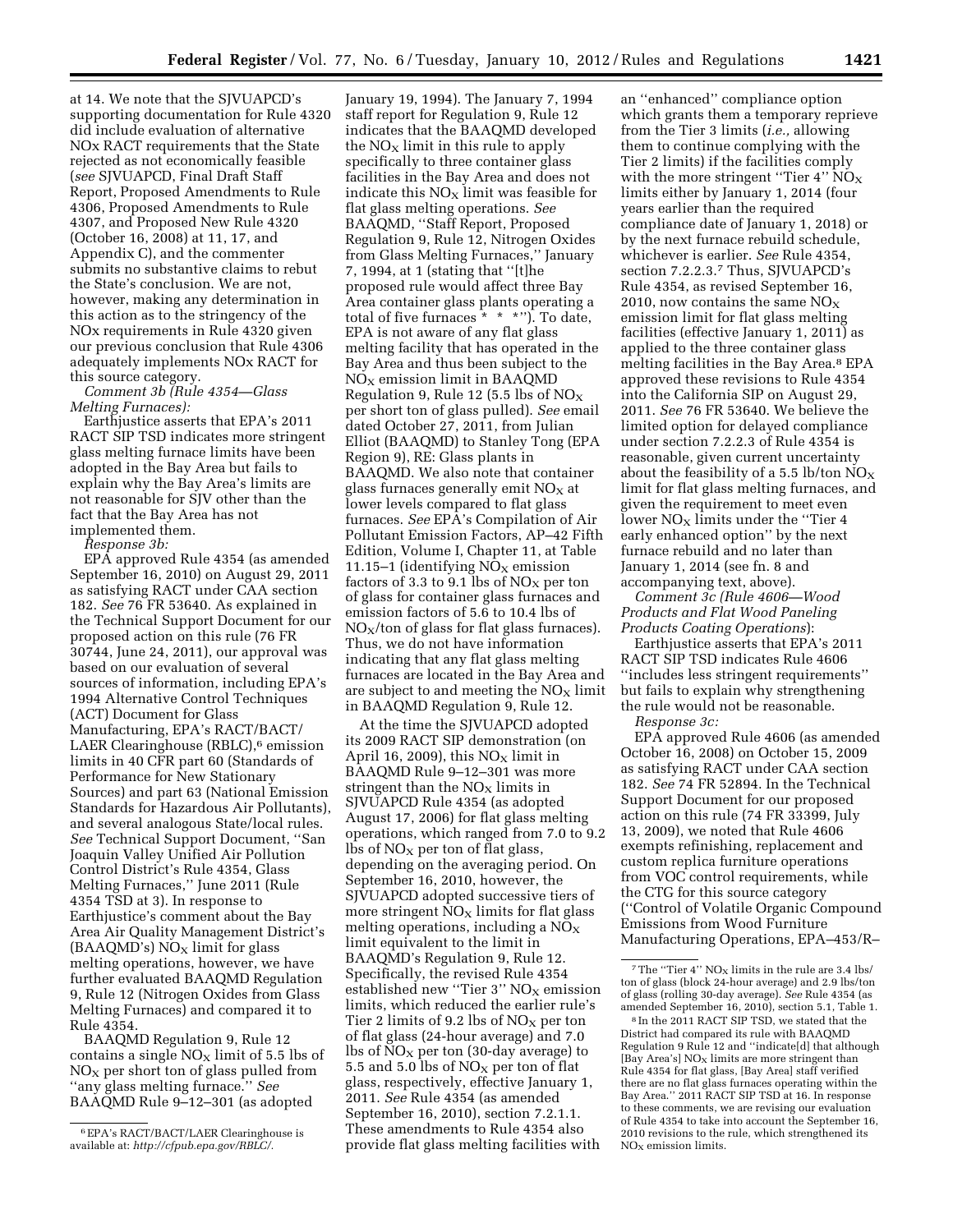96–007'' April 1996 (1996 Wood Furniture CTG)) does not contain such an exemption. *See* Technical Support Document, ''San Joaquin Valley Unified Air Pollution Control District, Rule 4606, Wood Products and Flat Wood Paneling Product Coating Operations,'' June 2009 (Rule 4606 TSD), at 3–4. We also noted that a few requirements for wood coatings are more stringent in other areas. *See* Rule 4606 TSD at 4. In response to Earthjustice's comment, we have further evaluated the VOC limits in Rule 4606 and compared them to CTG recommendations and limits in other California air district regulations.

First, with respect to the exemption in Rule 4606 for refinishing, replacement and custom replica furniture operations, this is not a RACT deficiency because the only operations of this type in the SJV have combined potential VOC emissions well below the 1996 Wood Furniture CTG's applicability threshold. The 1996 Wood Furniture CTG provides recommendations for control of VOC emissions from wood furniture coating and cleaning operations located at a manufacturing site. *See* 1996 Wood Furniture CTG at 1–2, 7–3 and Appendix B at B–1 and B–2. The guidance applies to affected sources in extreme ozone nonattainment areas that potentially emit at least 10 tons per year (tpy) of VOC. *Id.* at 7–4. Rule 4606 exempts refinishing, replacement, and custom replica furniture operations from VOC control requirements, but only two such facilities operate in the SJV area and their combined VOC emissions are well below 10 tons per year. *See* Rule 4606 TSD at 4.9 Because VOC emissions from these facilities are well below the major source and CTG applicability threshold of 10 tpy, section 182 RACT does not apply to these two facilities. We agree, however, that additional VOC reductions could be achieved from wood refinishing, replacement and custom replica furniture operations in the SJV and recommended that SJVUAPCD consider adopting limits for these operations in the next revision of Rule 4606. *See* Rule 4606 TSD at 4.

Second, as to the statement in the Rule 4606 TSD that some requirements in other areas are more stringent than Rule 4606, we have reviewed several other California air district rules and do not have sufficient information to conclude that more stringent controls for this source category are reasonably available for implementation in the SJV. Id. According to SJVUAPCD's final staff report for Rule 4606, Ventura County APCD (VCAPCD) has a VOC limit for sanding sealers of 240 grams/liter (*see*  VCAPCD Rule 74.30 as amended June 27, 2006, section B.1), which is lower than the limit of 275 grams/liter in SJVUAPCD's Rule 4606 (*see* SJVUAPCD Rule 4606 section, 5.1), and San Diego APCD (SDAPCD) has two rules containing a VOC limit for surface preparation and paint stripping operations of 200 grams/liter (*see*  SDAPCD Rules 67.11 and 67.11.1, as adopted September 25, 2002, sections  $(d)(5)$  and  $(d)(3)$ , respectively), which is lower than the limit of 350 grams/liter in SJVUAPCD's Rule 4606 (*see*  SJVUAPCD Rule 4606, section 5.1). *See*  SJVUAPCD, Final Staff Report, ''Proposed Amendments to: Rule 4603 (Surface Coating of Metal Parts and Products), Rule 4606 (Wood Products Coating Operations), October 16, 2008, Appendix A at A–2 and A–3. On further investigation, it is not clear that the VOC limits for these wood coating categories in the Ventura and San Diego rules are actually achievable by the application of reasonably available controls. The VOC limits in SJVUAPCD Rule 4606 are equivalent to analogous requirements in several other California regulations that we have evaluated (*see, e.g.,* SCAQMD Rule 1136 (as amended June 14, 1996), BAAQMD Regulation 8, Rule 32 (as amended August 5, 2009), and Sacramento Metropolitan AQMD (SMAQMD) Rule 463 (as amended September 25, 2008)), and Earthjustice has provided no information to support a conclusion that the SJVUAPCD has failed to adequately evaluate additional controls for wood coating operations that are reasonably available.

Specifically, according to staff at the VCAPCD, the 240 grams/liter limit for wood sealers in VCAPCD Rule 74.30 was based on a prior version of SCAQMD Rule 1136 from the mid-1990s. *See* email dated October 31, 2011, from Stan Cowen (VCAPCD) to Stanley Tong (EPA Region 9), RE: Wood Coating Rule 74.30. In 1996, however, SCAQMD amended Rule 1136 to increase the sealer limit from 240 grams/liter up to 275 grams/liter and extended the compliance date from 1996 to 2005. *See* SCAQMD Rule 1136 (as amended June 14, 1996), at section  $(c)(1)(A)(i)$ . EPA approved these revisions to SCAQMD Rule 1136 into the California SIP on August 18, 1998 (63 FR 44132). The VOC limit in SJVUAPCD's Rule 4606 for wood sealers (275 g/l) is equivalent to the limits in SCAQMD Rule 1136 (as amended June 14, 1996), and several other California ozone nonattainment areas have also

adopted VOC limits of 275 grams/liter or higher for these types of wood coatings. *See, e.g.,* BAAQMD Regulation 8, Rule 32 (as amended August 5, 2009) at section 8–32–302 and Sacramento SMAQMD Rule 463 (as amended September 25, 2008) at section 302. Although VCAPCD's Rule 74.30 continues to require a VOC limit of 240 grams/liter for wood sealers, this is the only regulation we know of that contains a limit this low, and we do not have information indicating that wood sealers can generally meet a 240 grams/ liter limit by the application of reasonably available controls.10 Given at least one district has adopted a limit of 240 grams/liter and at least one large manufacturer sells wood sealers that apparently can meet a 240 grams/liter limit, we encourage the SJVUAPCD to reevaluate Rule 4606 at the next opportunity to ensure that it requires all controls for wood sealers that are reasonably available for implementation in the SJV. At this time, however, we believe the limits in Rule 4606 for wood sealers meet RACT under CAA section 182 for the 1997 8-hour ozone standard.

Similarly, the VOC limit in SJVUAPCD's Rule 4606 for paint strippers (350 g/l) is equivalent to or more stringent than the limits for this category of wood coatings in most other California nonattainment areas. *See, e.g.,* SCAQMD Rule 1136 (as amended June 14, 1996), at section (c)(1)(B); SMAQMD Rule 463 (as amended September 25, 2008), at section 304; VCAPCD Rule 74–30 (as amended June 27, 2006), at section B.3. The only California district rules we know of that contain lower limits for paint strippers are SDAPCD's Rule 67.11 (''Wood Products Coating Operations'') and Rule 67.11.1 (''Large Coating Operations for Wood Products''), both of which prohibit the use of VOC containing

<sup>9</sup>The combined VOC emissions from these two facilities amount to approximately 1 ton per year. *See* SJV RACT SIP at 4–210.

<sup>10</sup>EPA contacted two manufacturers that sell wood sealers in California and learned that only one of them, Sherwin Williams, makes a waterbased sealer that meets a 240 grams/liter limit. *See*  email dated November 3, 2011, from Matt Collins (The Sherwin-Williams Company) to Stanley Tong (EPA Region 9), RE: Sher-Wood Q&A, and email dated November 3, 2011 from Robert Wendoll (Dunn-Edwards Corporation) to Stanley Tong (EPA Region 9), RE: Does Dunn-Edwards make sanding sealers—240 g/l? Information from Sherwin-Williams indicates that the performance of this wood sealer may depend upon the use of its complete ''wood finishing system.'' *See* Sherwin Williams, Chemical Coatings, ''CC–F46: SHER– WOOD® KEM AQUA® Lacquer Sanding Sealer'' (stating that ''[d]ue to the wide variety of substrates, surface preparation methods, application methods, and environments, the customer should test the complete [wood finishing] system for adhesion and compatibility prior to full scale application''), available at *[http://www.paintdocs.com/webmsds/](http://www.paintdocs.com/webmsds/webPDF.jsp?SITEID=STORECAT&prodno=035777432143&doctype=PDS&lang=E) [webPDF.jsp?SITEID=STORECAT&prodno=](http://www.paintdocs.com/webmsds/webPDF.jsp?SITEID=STORECAT&prodno=035777432143&doctype=PDS&lang=E) [035777432143&doctype=PDS&lang=E\).](http://www.paintdocs.com/webmsds/webPDF.jsp?SITEID=STORECAT&prodno=035777432143&doctype=PDS&lang=E)*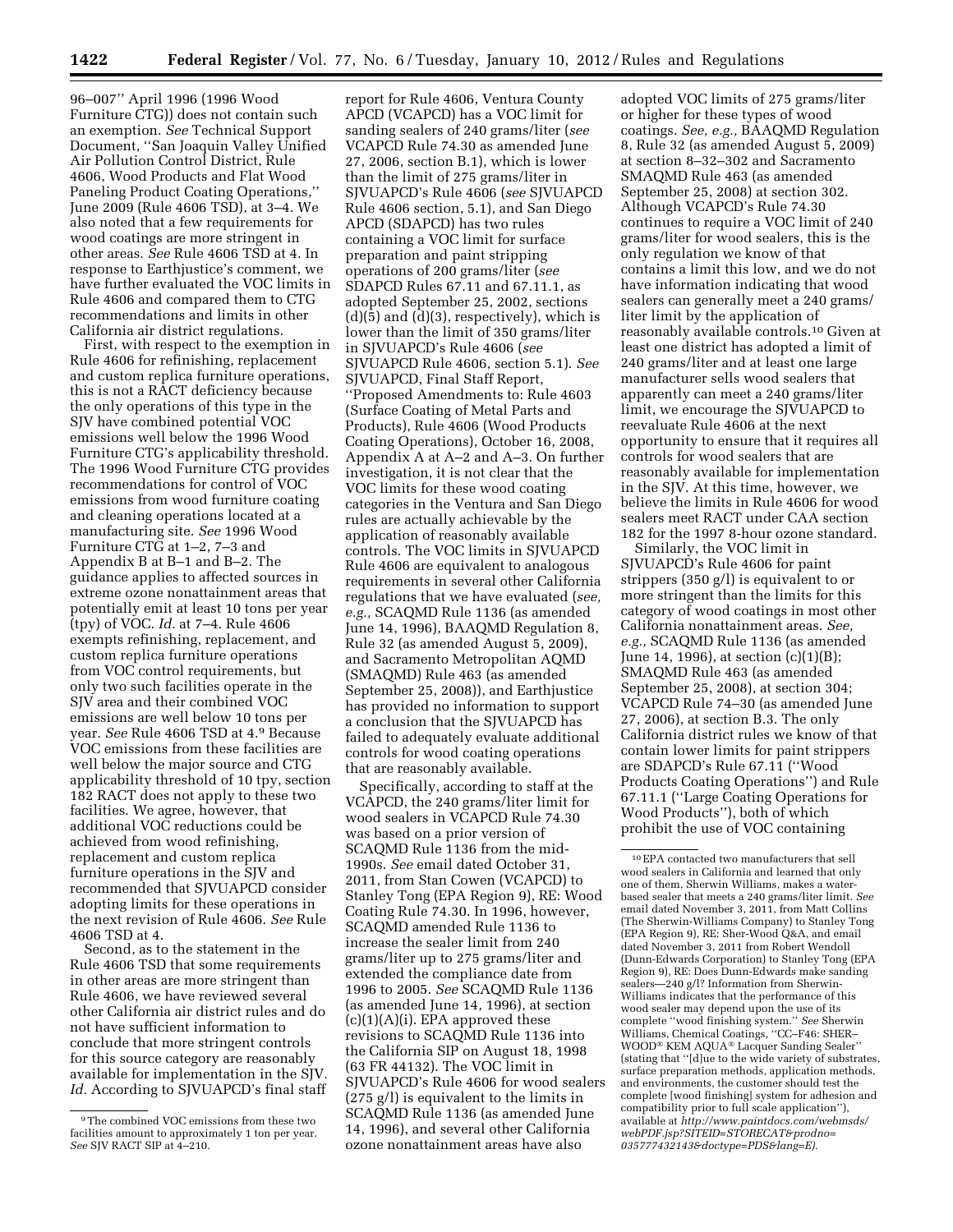materials for surface preparation or stripping unless at least one of the following conditions is met: (1) The material contains 200 grams/liter or less of VOC per liter of material, (2) the material has an initial boiling point of 190 °C (374 °F or greater), or (3) the total VOC vapor pressure of the material is 20 mm Hg or less at 20 °C (68 °F). *See*  SDAPCD Rule 67.11 at section (d)(5) and Rule 67.11.1 at section (d)(3).11 Thus, although both of these rules contain a VOC limit of 200 grams/liter for paint strippers, this limit is only one of three different compliance options and it is not clear that facilities in the San Diego area have actually achieved the 200 grams/liter VOC limit. We do not have information indicating that paint strippers can generally meet a 200 grams/liter limit by the application of reasonably available controls and Earthjustice has not provided any information to support such a conclusion.

Based on this evaluation, we conclude that SJVUAPCD Rule 4606 satisfies RACT under CAA section 182 for the 1997 8-hour ozone standard. As discussed above, however, we recommend that the SJVUAPCD consider revisiting the wood sealer limit and adding VOC limits for refinishing, replacement, and custom replica furniture operations the next time Rule 4606 is amended.

*Comment 3d (Rule 4624—Transfer of Organic Liquid):* 

Earthjustice states that EPA's 2011 RACT SIP TSD indicates more stringent limits exist for organic liquid loading activities but fails to explain why these limits are not reasonable for Rule 4624. *Response 3d:* 

Our 2011 RACT SIP TSD stated that the emission limit in Rule 4624 (0.08 lbs of VOC per 1,000 gallons of liquid transferred) is consistent with the VOC limits in other districts' regulations, which range from 0.05 to 0.84 lbs of VOC per 1,000 gallons of gasoline. *See*  2011 RACT SIP TSD at 19; *see also*  SJVUAPCD Rule 4624 (as amended December 20, 2007) at section 5.0; SCAQMD Rule 1142 (as adopted July 19, 1991) at section (c)(1)(B); and VCAPCD Rule 70 (as amended April 1, 2009) at section C.1. We also stated that the South Coast AQMD provides the option of either meeting a limit of 0.05 lb VOC per 1,000 gallons 12 or reducing VOC emissions by 95 percent weight

from uncontrolled conditions. *See* 2011 RACT SIP TSD at 19. In response to the comment, we are clarifying that this statement was in reference to SCAQMD Rule 1142, ''Marine Tank Vessel Operations,'' which applies to all ''loading, lightering, ballasting, and housekeeping events where a marine tank vessel is filled with an organic liquid,'' or ''where a liquid is placed into a marine tank vessel's cargo tanks which had previously held organic liquid.'' *See* SCAQMD Rule 1142 (as adopted July 19, 1991), section (a). SCAQMD Rule 1142 prohibits loading, lightering, ballasting, or housekeeping events in South Coast Waters unless the owner or operator of the marine tank vessel either limits VOC emissions to 5.7 grams per cubic meter (2 lbs per 1,000 barrels, which is approximately equivalent to 0.05 lbs/1000 gallons) of liquid loaded into a marine tank vessel or reduces VOC emissions by at least 95 percent by weight from uncontrolled conditions. *Id.* at section (c). This VOC limit applies only to liquid loading or unloading operations on a marine tank vessel, which the rule defines as ''any tugboat, tanker, freighter, passenger ship, barge, boat, ship, or watercraft, which is specifically constructed or converted to carry liquid cargo in tanks.'' *Id.* at section (b). The rule does not apply to liquid loading or unloading operations at facilities onshore. The SCAQMD has a separate rule that limits VOC emissions from organic liquid loading or unloading operations at facilities onshore (Rule 462 Organic Liquid Loading), which contains the same VOC limit as SJVUAPCD Rule 4624, 0.08 lb or less per 1,000 gallons of liquid transferred. *See* SCAQMD Rule 462 (as amended May 14, 1999), section (d); *see also* Antelope Valley AQMD Rule 462 Organic Liquid Loading (as amended June 9, 1995), section  $(d)(1)(D)$ and Kern County APCD Rule 413 Organic Liquid Loading (as amended March 7, 1996), section (IV.A).

We also contacted SJVUAPCD staff to determine whether marine loading operations occur within the SJV and found that liquid transfers of ammonia, urea-ammonium nitrate, ammonia based fertilizers, molasses, and palm oil have occurred at or near the port of Stockton. Since there is no CTG for marine loading operations and we have no information indicating that emissions from the transfer of these liquids reach 10 tons per year of VOC or  $NO<sub>X</sub>,<sup>13</sup>$  we

believe it is reasonable to conclude that section 182 RACT does not apply to these operations. The SCAQMD marine loading rule is designed to control emissions of gasoline, aviation fuels, crude oils and other liquids containing volatile organic compounds. As explained above, SJVUAPCD's Rule 4624, which regulates VOC emissions from the transfer of organic liquids at onshore facilities, is equivalent to analogous rules in other California districts, and Earthjustice does not identify any additional control option for this source category that the District has failed to adequately evaluate. *Comment #4:* 

Earthjustice asserts that SJVUAPCD applies ''invalid economic tests for determining what rules are and are not reasonable'' and rejects controls ''not based solely on the cost-effectiveness of controls but based on an overly simplistic ratio of costs to profits for the industry,'' referred to as the '''10 percent of profits' test, to determine whether controls are economically feasible.'' Earthjustice asserts that this 10-percentof-profits test ''has no connection to whether an industry is actually capable of bearing the costs of control, let alone whether the control should be considered cost-effective on a dollars per ton of emission reduction basis.'' Referencing their own comments on the Open Burning Rule and Confined Animal Facilities Rule as examples, Earthjustice asserts that the District ''discards technologically feasible control measures based on its illegal test of economic feasibility.'' Earthjustice also references EPA policy in support of its statement that EPA presumes it is reasonable for similar sources to bear similar costs of emission reductions and that capital costs, annualized costs, and cost effectiveness should be determined for all technologically feasible emission reduction options (quoting 57 FR 18070, 18074, April 28, 1992). Earthjustice further argues that EPA ''reiterates the proper test for economic feasibility  $\frac{1}{x}$   $\frac{1}{x}$   $\frac{1}{x}$  but then fails to explain how the District has complied with this interpretation of the statute.'' Finally, Earthjustice states that ''[u]ntil this failure has been corrected, EPA cannot reasonably conclude that the District's rules satisfy RACT because EPA cannot reasonably claim that all technologically and economically feasible controls have been adopted by the District.''

*Response #4:* 

We agree generally that an economic feasibility analysis based on the use of the SJVUAPCD's ''10 percent of profits''

<sup>11</sup>EPA approved SDAPCD Rule 67.11.1 into the California SIP on June 5, 2003. *See* 68 FR 33635. Rule 67.11 is not SIP-approved.

<sup>12</sup>SCAQMD Rule 1142 (Marine Tank Vessel Operations) VOC limit is 2 lbs per 1,000 barrels, which is equivalent to approximately 0.05 lb per 1,000 gallons (assuming 1 barrel =  $42$  gallons).

<sup>13</sup>Ammonia and ammonium nitrate are not VOCs (40 CFR 51.100(s)), molasses is highly viscous and Palm Oil is a semi-solid at room temperature. Several Materials Safety Data Sheets for Palm Oil list its vapor pressure as: ''not applicable'', ''N/A''

and ''none listed.'' *See, e.g., [http://](http://www.sciencelab.com/msds.php?msdsId=9926383)* 

*[www.sciencelab.com/msds.php?msdsId=9926383.](http://www.sciencelab.com/msds.php?msdsId=9926383)*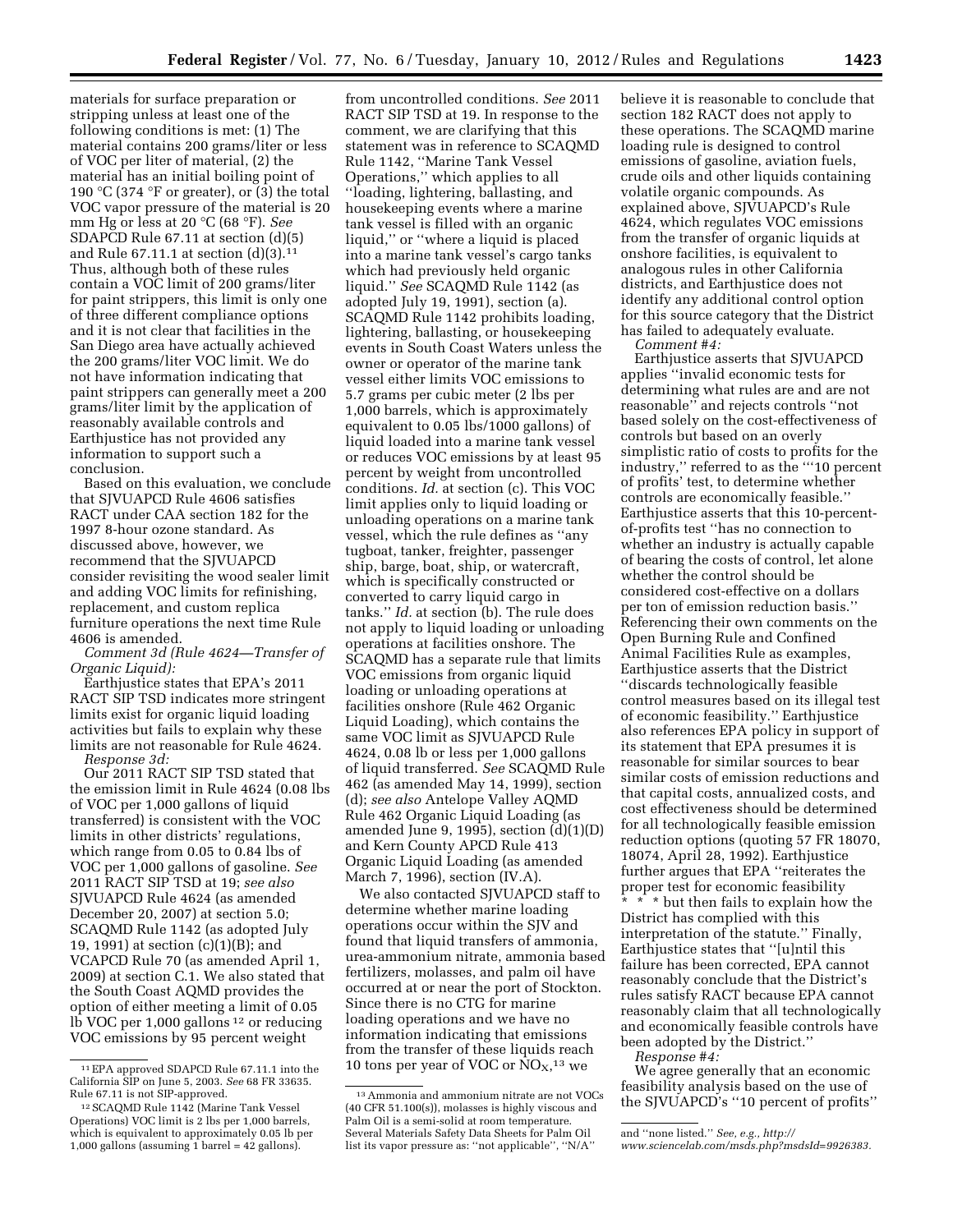test is not a sufficient basis for rejecting a control option from consideration as RACT under CAA section 182. As explained in the 2011 RACT SIP TSD, EPA's long-standing guidance on RACT<sup>14</sup> states that the cost of using a control measure is considered reasonable if those same costs are borne by other comparable facilities. *See* 2011 RACT SIP TSD at 11 (citing 59 FR 41998 at 42009 (August 16, 1994) and 57 FR 18070 at 18074 (April 28, 1992)). Earthjustice correctly notes that economic feasibility is largely determined by evidence that other sources in a source category have in fact applied the control technology in question and may also be based on cost effectiveness (*i.e.,* calculation of the cost per amount of emission reduction in \$/ ton). *Id.* We therefore do not endorse the District's use of a ''10 percent of the industry's profit'' test for evaluating the economic feasibility of an available control option for purposes of a RACT analysis.

We disagree, however, with Earthjustice's assertions that the District has ''discard[ed] technologically feasible control measures based on its illegal test of economic feasibility'' and that EPA has failed to explain how the District's analyses are consistent with EPA's interpretation of the CAA's RACT requirement.

In numerous guidance documents EPA has stated that several different factors, including cost effectiveness, may be considered in evaluating the economic feasibility of an available control option. *See, e.g.,* 57 FR at 18074 (''[t]he capital costs, annualized costs, *and* cost effectiveness of an emission reduction technology should be considered in determining its economic feasibility'') (emphasis added); 57 FR 55620 at 55625 (November 25, 1992) ("NO<sub>X</sub> Supplement to General Preamble") $^{\prime\prime}$  ("comparability" of a NO<sub>X</sub> RACT control level ''shall be determined on the basis of several factors including, for example, cost, cost-effectiveness, and emission reductions''); 59 FR 41998 at 42013 (August 16, 1994) (''PM–10 Addendum to General Preamble'') (''capital costs, annualized costs, and cost effectiveness of an emission reduction technology should be considered in determining its economic feasibility''). EPA has also consistently stated that States may justify rejection of certain control measures as not ''reasonably available''

based on the technical and economic circumstances of the particular sources being regulated. *See* 2011 RACT SIP TSD at 11, 12 (referencing, *inter alia,* 44 FR 53761 (September 17, 1979)).

As we explained in the 2011 RACT SIP TSD and further in the individual TSDs associated with EPA's previous actions on the District's rules, the District generally considered multiple sources of information about the costs of available control options, including information from manufacturers, vendors, stakeholders, and other air districts (*see* Rule 4308—Final Draft Staff Report, Revised Proposed Rule 4308 (Boilers, Steam Generators, and Process Heaters—0.075 MMBtu/hr to 2.0 MMBtu/hr), October 20, 2005 Appendix C at C–3); technical reports, CTGs, US Economic Census and Internal Revenue Service data (*see* Rule 4607—Final Draft Staff Report, Revised Proposed Amendments to Rule 4607 (Graphic Arts and Paper, Film, Foil and Fabric Coatings), December 18, 2008, Appendix C at C–3, and Appendix D at D–8); and annualized costs of control options, California State oil and gas production reports, and Dun and Bradstreet profits (*see* Rule 4703—Final Staff Report Amendments to Rule 4703 (Stationary Gas Turbines), September 20, 2007, Appendix C at C–4 and Appendix D at D–8). Given EPA's longstanding position that States may justify rejection of certain control measures as not ''reasonably available'' based on the technical and economic circumstances of the particular sources being regulated, it is appropriate for the District to consider multiple sources of information about the costs of potential control options to determine if they are economically feasible with respect to sources located within the SJV.

EPA has reviewed the District's technical and economic analyses as well as supplemental information for each of the RACT rules that we have categorized under groups 1 and 2.15 Based on these evaluations, we conclude that additional or more stringent controls are not reasonably available for implementation in the SJV area. *See*  TSD at 13–32. For example, with respect to those crop categories subject to Rule 4103 (Open Burning) for which the District concluded that alternatives to burning were not economically feasible

(*e.g.,* citrus orchard material), EPA considered several indicators of technical and economic feasibility, such as other State/local open burning prohibitions and information indicating current uncertainty about the feasibility of sending citrus orchard removal material to biomass facilities. *See* Final Rule, ''Revisions to the California State Implementation Plan, San Joaquin Valley Unified Air Pollution Control District (SJVUAPCD)," signed September 30, 2011, at Response #2 (pre-publication notice); *see also*  Technical Support Document, SJVUAPCD Rule 4103, Open Burning, June 2011, at fn. 14. These evaluations adequately support our conclusion that additional burn prohibitions under Rule 4103 are not reasonably available for implementation in the SJV at this time. Similarly, for those ''Class Two mitigation measures'' that the SJVUAPCD did not adopt in its October 2010 revisions to Rule 4570 (Confined Animal Facilities), the District evaluated the cost effectiveness of the rejected VOC control systems (*e.g.,* venting emissions from livestock barns to biofilters, replacing naturally ventilated poultry housing with mechanically ventilated housing) by calculating the annual capital costs, annual operating costs, and emissions reductions associated with each control option. *See*  Technical Support Document, SJVUAPCD Rule 4570, Confined Animal Facilities, August 2011, at 7–8 and Final Rule, signed December 13, 2011 (prepublication notice); *see also* Final Draft Staff Report, Amended Revised Proposed Amendments to Rule 4570 (Confined Animal Facilities), October 21, 2010, Appendices C and E. These evaluations also adequately support our conclusion that additional VOC controls under Rule 4570 are not reasonably available for implementation in the SJV at this time.

Thus, without endorsing the use of a ''10 percent of profits'' test for economic feasibility, we find that analyses supporting the District's RACT demonstration for the rules in groups 1 and 2 adequately considered other appropriate factors, such as costs of control borne by comparable sources in other nonattainment areas and costeffectiveness (*i.e.,* the cost per amount of emission reduction in \$/ton).

*Comment #5:* 

Earthjustice argues that in preparing a RACT SIP analysis, ''the District must not only use the correct metric (*i.e.,*  cost-effectiveness rather than affordability) but must also justify the cutoff applied,'' and that neither EPA nor the District purport to do this. Earthjustice also asserts that ''what is

<sup>14</sup>EPA has defined RACT as ''the lowest emission limitation that a particular source is capable of meeting by the application of control technology that is reasonably available considering technological and economic feasibility.'' *See* 44 FR 53762 (September 17, 1979).

<sup>15</sup>We note that Earthjustice's comments refer to just two specific rules as examples in which the District applied the 10 percent of profits test—Rule 4103, ''Agricultural Burning,'' and Rule 4570 ''Confined Animal Feeding Operations.'' We note further that Earthjustice did not comment on this issue on EPA's most recent proposal to approve revisions to Rule 4570. *See,* 76 FR 56706 (September 14, 2011).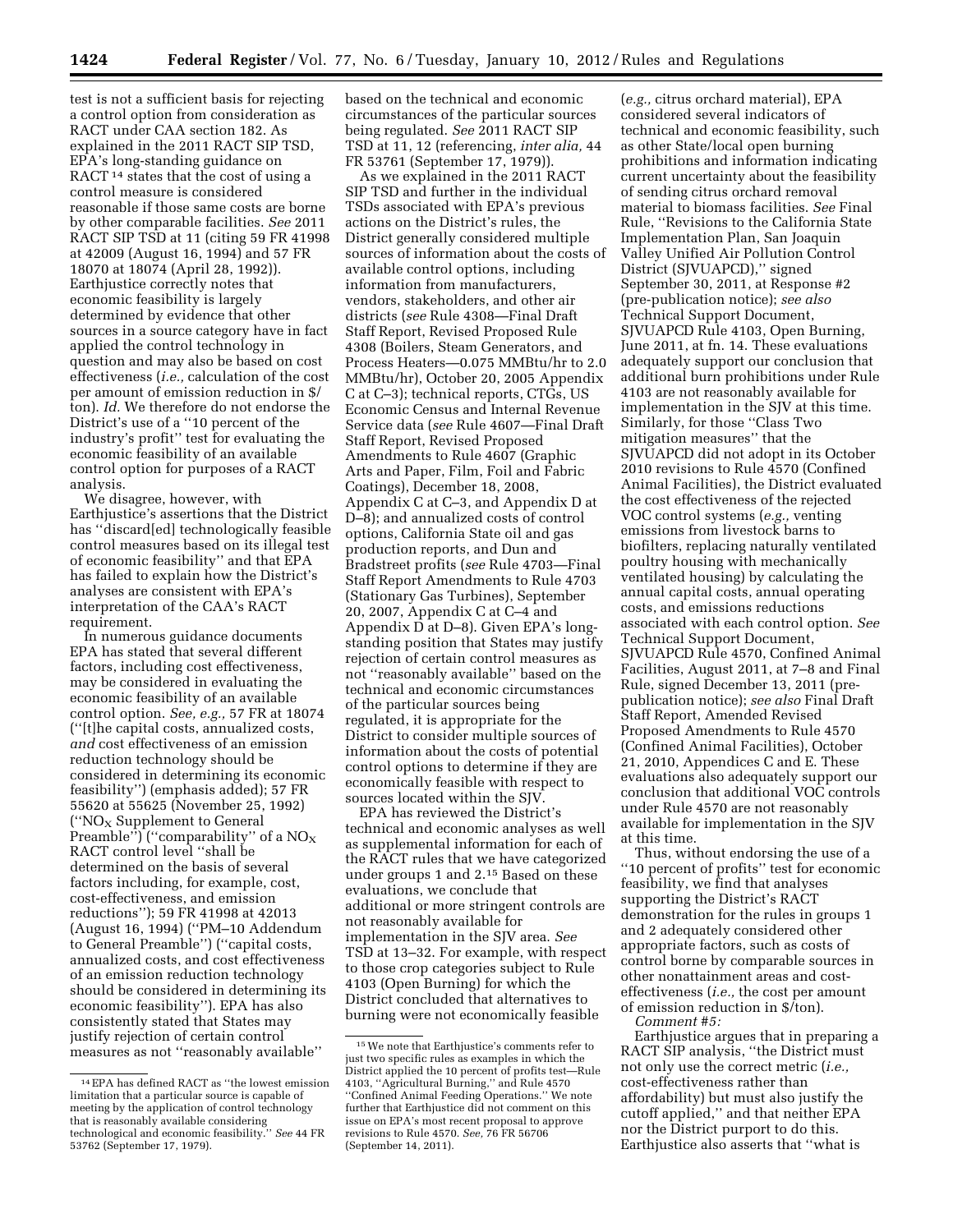considered too costly for one area may not be for another because the attainment needs of the areas are different,'' and that ''what should be considered economically feasible in the Valley may represent a more aggressive control option than what would be required elsewhere.''

*Response #5:* 

First, we disagree with Earthjustice's assertion that neither EPA nor the District have used the correct metrics for economic feasibility. *See* Response #4 above. Second, as to Earthjustice's argument about the threshold (''cutoff'') applied to the analysis supporting the RACT SIP, it is not clear what specific ''cutoff'' the commenter intended to refer to. To the extent Earthjustice intended to argue that the District should establish and justify a consistent cost-effectiveness threshold for determining the economic feasibility of

potential RACT measures, we disagree. Neither EPA nor the District has established such a generalized costeffectiveness threshold for RACT purposes. Consistent with EPA policy, as discussed in Response #4, the District considers multiple factors in determining the economic feasibility of specific control options, such as cost effectiveness, the ratio of control costs to industry profits, control requirements in other nonattainment areas, and employment impacts. Thus, depending on the specific circumstances of the source category at issue and the control costs borne by comparable sources elsewhere, the District's selected costeffectiveness ''cutoff'' can vary (*e.g.,*  industries dominated by large highly profitable operators may be subject to more expensive control requirements than less profitable sources). As discussed above, we believe the

District's economic feasibility analyses with respect to the source categories identified in group 1 and group 2 of our 2011 RACT SIP TSD were adequate.

Finally, as to the assertion that an economic feasibility analysis for sources in the SJV area may need to be more aggressive than elsewhere in light of the attainment needs, such analysis would need to be made for purposes of the RACM analysis under CAA section  $172(c)(1)$ , which is a component of the attainment demonstration. *See* Response #1 above.

# **III. Final Action and CAA Consequences**

#### *A. Final Action*

Since our September 9, 2011 proposal, we have approved the following SJVUAPCD rules as satisfying RACT under CAA section 182.

| Rule                 | Title                                                                                           | Amended | Approved                                                                                                                                                    |
|----------------------|-------------------------------------------------------------------------------------------------|---------|-------------------------------------------------------------------------------------------------------------------------------------------------------------|
| 4401<br>4565<br>4570 |                                                                                                 |         | 4/15/10   Signed 9/30/11.<br>6/18/09 11/3/11, 76 FR 68106.<br>6/16/11   11/16/11, 76 FR 70886.<br>3/15/07   Signed 12/13/11.<br>10/21/10   Signed 12/13/11. |
|                      | Surface Coating of Metal Parts and Products, Plastic Parts and Products, and<br>Pleasure Craft. |         | 9/17/09 11/1/11, 76 FR 67369.                                                                                                                               |
| 4605                 |                                                                                                 |         | 6/16/11 11/16/11, 76 FR 70886.<br>8/18/11   Signed 11/18/11.                                                                                                |

For the reasons provided in our September 9, 2011 proposed rule and further explained above in response to comments, EPA is partially approving under CAA section 110(k)(3) SJVUAPCD's RACT demonstration adopted on April 16, 2009, based on our conclusion that it satisfies the requirements of CAA sections 182(b)(2) and (f) for the 1997 8-hour ozone NAAQS except as provided below.

Simultaneously under CAA section 110(k)(3), EPA is partially disapproving the RACT SIP based on our conclusion that the SJVUAPCD has not demonstrated that the following rules satisfy RACT under CAA sections 182(b)(2) and (f) for the 1997 8-hour ozone standard.

1. Rule 4352—Solid Fuel Fired Boilers, Steam Generators, and Process Heaters.

2. Rule 4402—Crude Oil Production Sumps.

3. Rule 4625—Wastewater Separators. 4. Rule 4682—Polystyrene,

Polyethylene, and Polypropylene Products Manufacturing.

Additionally, EPA is partially disapproving the RACT SIP with respect to the following rules, which we have not yet approved as satisfying RACT

under CAA sections 182(b)(2) and (f) for the 1997 8-hour ozone standard.

1. Rule 4566—Organic Material Composting Operations.

2. Rule 4694—Wine Fermentation and Storage Tanks.

3. Fumigant Volatile Organic Compound Regulations—California Department of Pesticide Regulation.

# *B. CAA Consequences of Final Partial Disapproval*

EPA is committed to working with the District and CARB to resolve the identified RACT deficiencies. We note that SJVUAPCD will not be required to submit a revised CAA section 182 RACT SIP demonstration for the 1997 8-hour ozone NAAQS if each of the rule revisions required by this action is accompanied by adequate supporting analyses demonstrating that the rule satisfies current RACT requirements and EPA fully approves it into the SIP.

However, because we are finalizing a partial disapproval of the RACT SIP, the offset sanction in CAA section 179(b)(2) will apply in the SJV ozone nonattainment area 18 months after the effective date of today's final disapproval. The highway funding sanctions in CAA section 179(b)(1)

would apply in the area six months after the offset sanction is imposed. Neither sanction will be imposed under the CAA if California submits and we approve prior to the implementation of sanctions, SIP revisions that correct the RACT deficiencies in the individual rules identified in our proposed action. In addition to the sanctions, CAA section 110(c)(1) provides that EPA must promulgate a federal implementation plan (FIP) addressing the deficient RACT elements in the individual rules two years after March 12, 2012, the effective date of this rule, if we have not approved a SIP revision correcting the deficiencies within two years. EPA previously found that the State had failed to submit a plan revision for SJV addressing the CAA section 182 RACT requirements for the 1-hour ozone standard, starting a FIP clock that expired on January 21, 2011. *See* 74 FR 3442 (January 21, 2009).

## **IV. Statutory and Executive Order Reviews**

## *A. Executive Order 12866, Regulatory Planning and Review*

The Office of Management and Budget (OMB) has exempted this regulatory action from Executive Order 12866,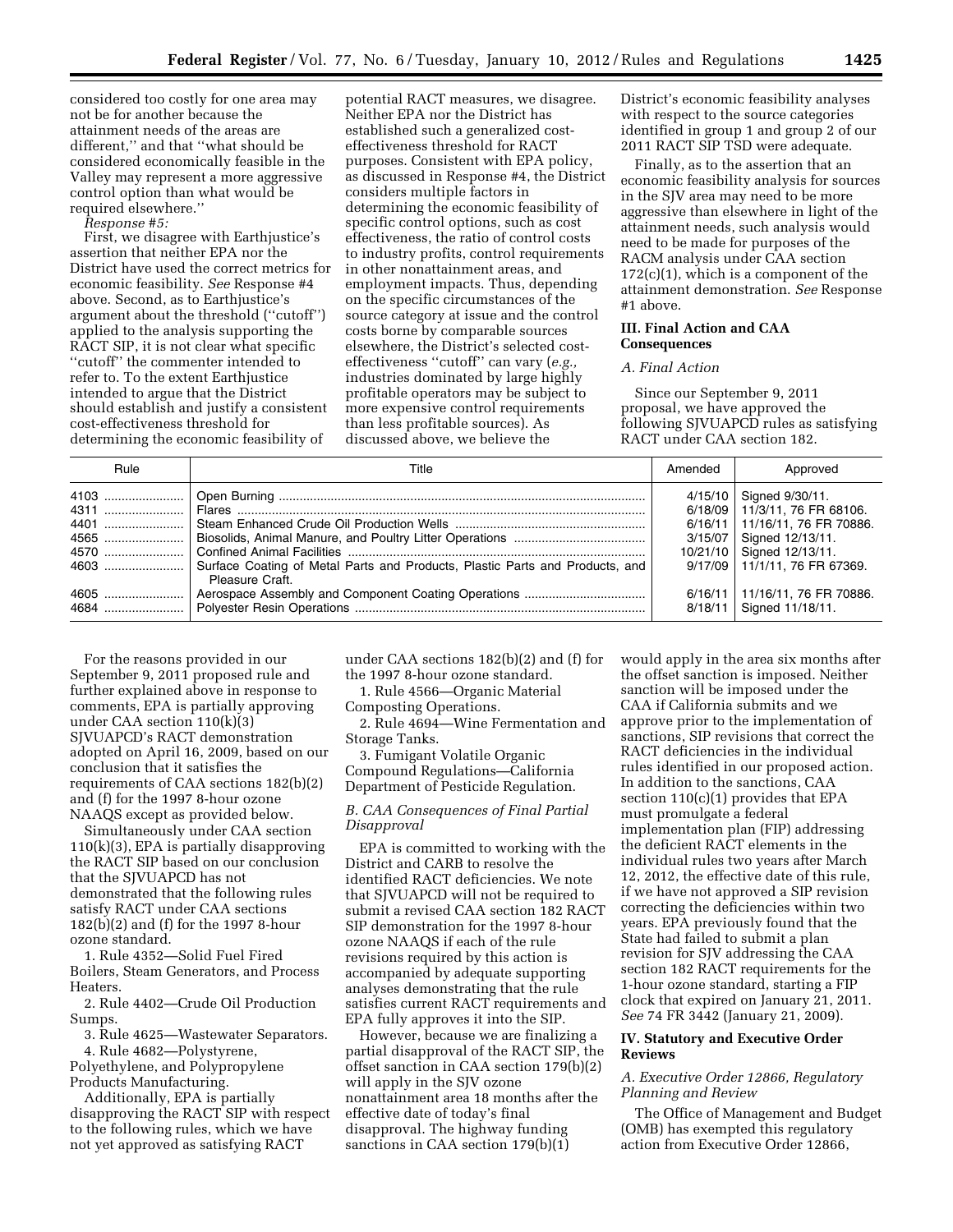entitled ''Regulatory Planning and Review.''

## *B. Paperwork Reduction Act*

This action does not impose an information collection burden under the provisions of the Paperwork Reduction Act, 44 U.S.C. 3501 *et seq.* Burden is defined at 5 CFR 1320.3(b).

## *C. Regulatory Flexibility Act*

The Regulatory Flexibility Act (RFA) generally requires an agency to conduct a regulatory flexibility analysis of any rule subject to notice and comment rulemaking requirements unless the agency certifies that the rule will not have a significant economic impact on a substantial number of small entities. Small entities include small businesses, small not-for-profit enterprises, and small governmental jurisdictions.

This rule will not have a significant impact on a substantial number of small entities because SIP approvals and partial approvals/partial disapprovals under section 110 and subchapter I, part D of the Clean Air Act do not create any new requirements but simply approve requirements that the State is already imposing. Therefore, because this partial approval/partial disapproval action does not create any new requirements I certify that this action will not have a significant economic impact on a substantial number of small entities.

Moreover, due to the nature of the Federal-State relationship under the Clean Air Act, preparation of flexibility analysis would constitute Federal inquiry into the economic reasonableness of State action. The Clean Air Act forbids EPA to base its actions concerning SIPs on such grounds. *Union Electric Co.,* v. *U.S. EPA,* 427 U.S. 246, 255–66 (1976); 42 U.S.C. 7410(a)(2).

## *D. Unfunded Mandates Reform Act*

Under sections 202 of the Unfunded Mandates Reform Act of 1995 (''Unfunded Mandates Act''), signed into law on March 22, 1995, EPA must prepare a budgetary impact statement to accompany any proposed or final rule that includes a Federal mandate that may result in estimated costs to State, local, or tribal governments in the aggregate; or to the private sector, of \$100 million or more. Under section 205, EPA must select the most cost effective and least burdensome alternative that achieves the objectives of the rule and is consistent with statutory requirements. Section 203 requires EPA to establish a plan for informing and advising any small

governments that may be significantly or uniquely impacted by the rule.

EPA has determined that the partial approval/partial disapproval action promulgated does not include a Federal mandate that may result in estimated costs of \$100 million or more to either State, local, or tribal governments in the aggregate, or to the private sector. This Federal action approves pre-existing requirements under State or local law, and imposes no new requirements. Accordingly, no additional costs to State, local, or tribal governments, or to the private sector, result from this action.

#### *E. Executive Order 13132, Federalism*

*Federalism* (64 FR 43255, August 10, 1999) revokes and replaces Executive Orders 12612 (Federalism) and 12875 (Enhancing the Intergovernmental Partnership). Executive Order 13132 requires EPA to develop an accountable process to ensure ''meaningful and timely input by State and local officials in the development of regulatory policies that have federalism implications.'' ''Policies that have federalism implications'' is defined in the Executive Order to include regulations that have ''substantial direct effects on the States, on the relationship between the national government and the States, or on the distribution of power and responsibilities among the various levels of government.'' Under Executive Order 13132, EPA may not issue a regulation that has federalism implications, that imposes substantial direct compliance costs, and that is not required by statute, unless the Federal government provides the funds necessary to pay the direct compliance costs incurred by State and local governments, or EPA consults with State and local officials early in the process of developing the proposed regulation. EPA also may not issue a regulation that has federalism implications and that preempts State law unless the Agency consults with State and local officials early in the process of developing the proposed regulation.

This rule will not have substantial direct effects on the States, on the relationship between the national government and the States, or on the distribution of power and responsibilities among the various levels of government, as specified in Executive Order 13132, because it merely approves a State rule implementing a Federal standard, and does not alter the relationship or the distribution of power and responsibilities established in the Clean Air Act. Thus, the requirements of

section 6 of the Executive Order do not apply to this rule.

## *F. Executive Order 13175, Coordination With Indian Tribal Governments*

Executive Order 13175, entitled ''Consultation and Coordination with Indian Tribal Governments'' (65 FR 67249, November 9, 2000), requires EPA to develop an accountable process to ensure ''meaningful and timely input by tribal officials in the development of regulatory policies that have tribal implications.'' This final rule does not have tribal implications, as specified in Executive Order 13175. It will not have substantial direct effects on tribal governments, on the relationship between the Federal government and Indian tribes, or on the distribution of power and responsibilities between the Federal government and Indian tribes. Thus, Executive Order 13175 does not apply to this rule.

# *G. Executive Order 13045, Protection of Children From Environmental Health Risks and Safety Risks*

EPA interprets Executive Order 13045 (62 FR 19885, April 23, 1997) as applying only to those regulatory actions that concern health or safety risks, such that the analysis required under section 5–501 of the Executive Order has the potential to influence the regulation. This rule is not subject to Executive Order 13045, because it approves a State rule implementing a Federal standard.

# *H. Executive Order 13211, Actions That Significantly Affect Energy Supply, Distribution, or Use*

This rule is not subject to Executive Order 13211, ''Actions Concerning Regulations That Significantly Affect Energy Supply, Distribution, or Use'' (66 FR 28355, May 22, 2001) because it is not a significant regulatory action under Executive Order 12866.

## *I. National Technology Transfer and Advancement Act*

Section 12 of the National Technology Transfer and Advancement Act (NTTAA) of 1995 requires Federal agencies to evaluate existing technical standards when developing a new regulation. To comply with NTTAA, EPA must consider and use ''voluntary consensus standards'' (VCS) if available and applicable when developing programs and policies unless doing so would be inconsistent with applicable law or otherwise impractical.

The EPA believes that VCS are inapplicable to this action. Today's action does not require the public to